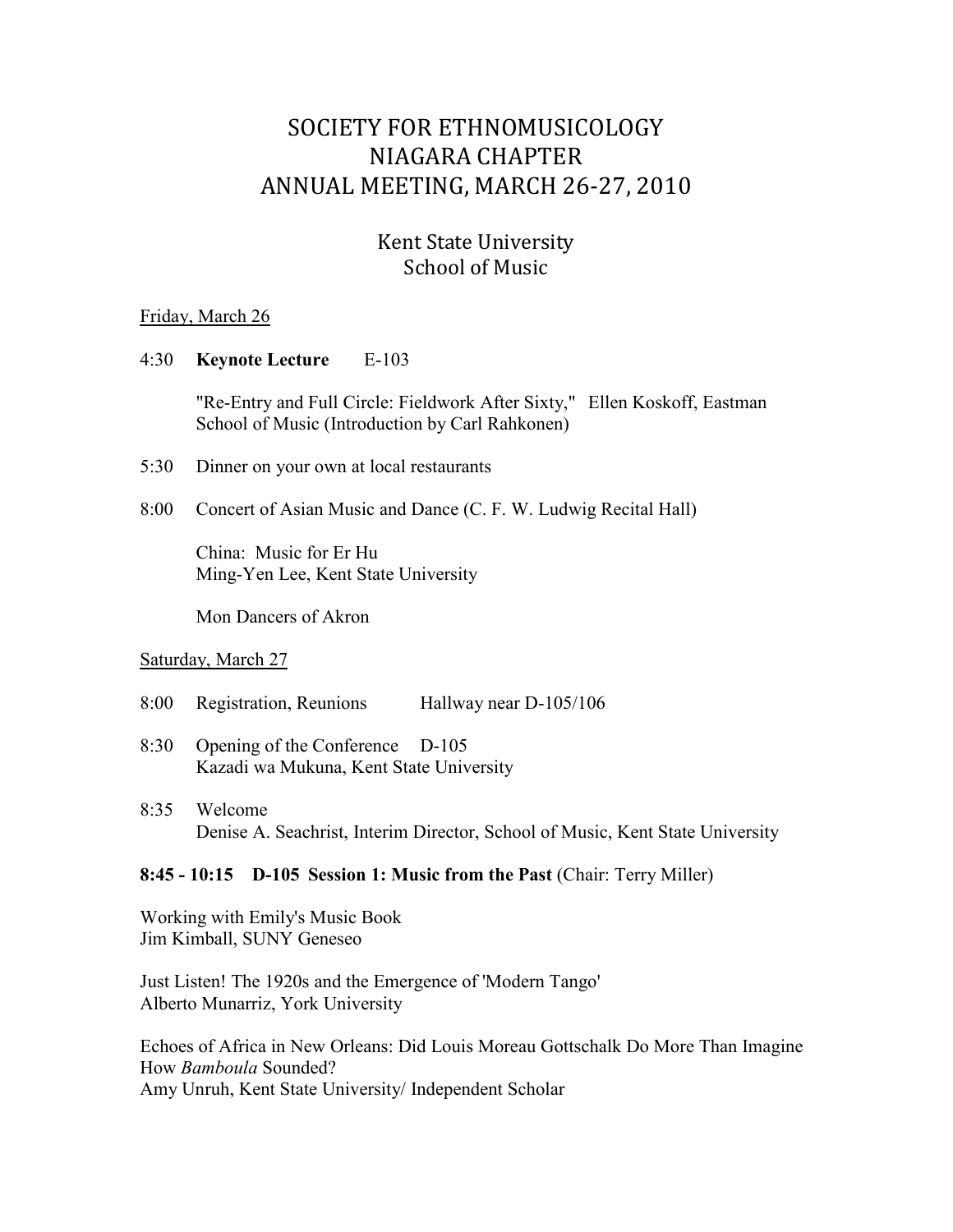#### **10:15 Refreshment Break**

**10:30 - 12:00 D-105 Session 2 A: Jazz and Native American Music** (Chair: Milagros Quesada)

Colonization's Chain: Tracing the Links that Bond Communities Through the Delaware Skin Dance Susan M. Taffe, Cornell University

Old Ghosts and Free Spirits: The Synthesis of Jazz and Native American Music Kyle Brenders, York University

Saving Entertainment: Maintaining a Niche for Early Jazz Styles in a Modern Jazz Scene Kimberly Hannon, Eastman School of Music

## **10:30 - 12:00 D-106 Session 2 B: Continuity and Change of Musical Traditions: A Case Study of Ghanaian, Chinese and Indian Music in the Diaspora** (Chair: Ellen Koskoff)

Panelists: Ming-Yen Lee, Mitchell Greco, Noraliz Ruiz, Praphai Boonsermsuwong, Kent State University

**12:00 - 1:30 Lunch and Business Meeting** (Location TBA)

**1:30 - 3:30 D-105 Session 3 A: Music in the Present** (Chair: Andrew Shahriari)

Impoverishment, Immigration, and Assimilation: Contextualizing the Origins of Hip Hop Dennis Cole, Kent State University

Girl Guitars: Negotiating Gender Through Design, Mediation, and Us Amanda Crespo, Carleton University

Balancing Revolution and Capitalism: Lesbian Community Building and Goldenrod Music Lauron Kehrer, Eastman School of Music

The Voices on the Street Ty-Juana Taylor, University of California, Los Angeles

**1:30 - 3:30 Band Rehearsal Room and D-106 Session 3 B: Performance and Pedagogy** (Chair: Denise Seachrist)

(Performance for one hour) Ohio Choro Club, *roda de choro* (In band rehearsal room) Eric Murray, director, Kent State University